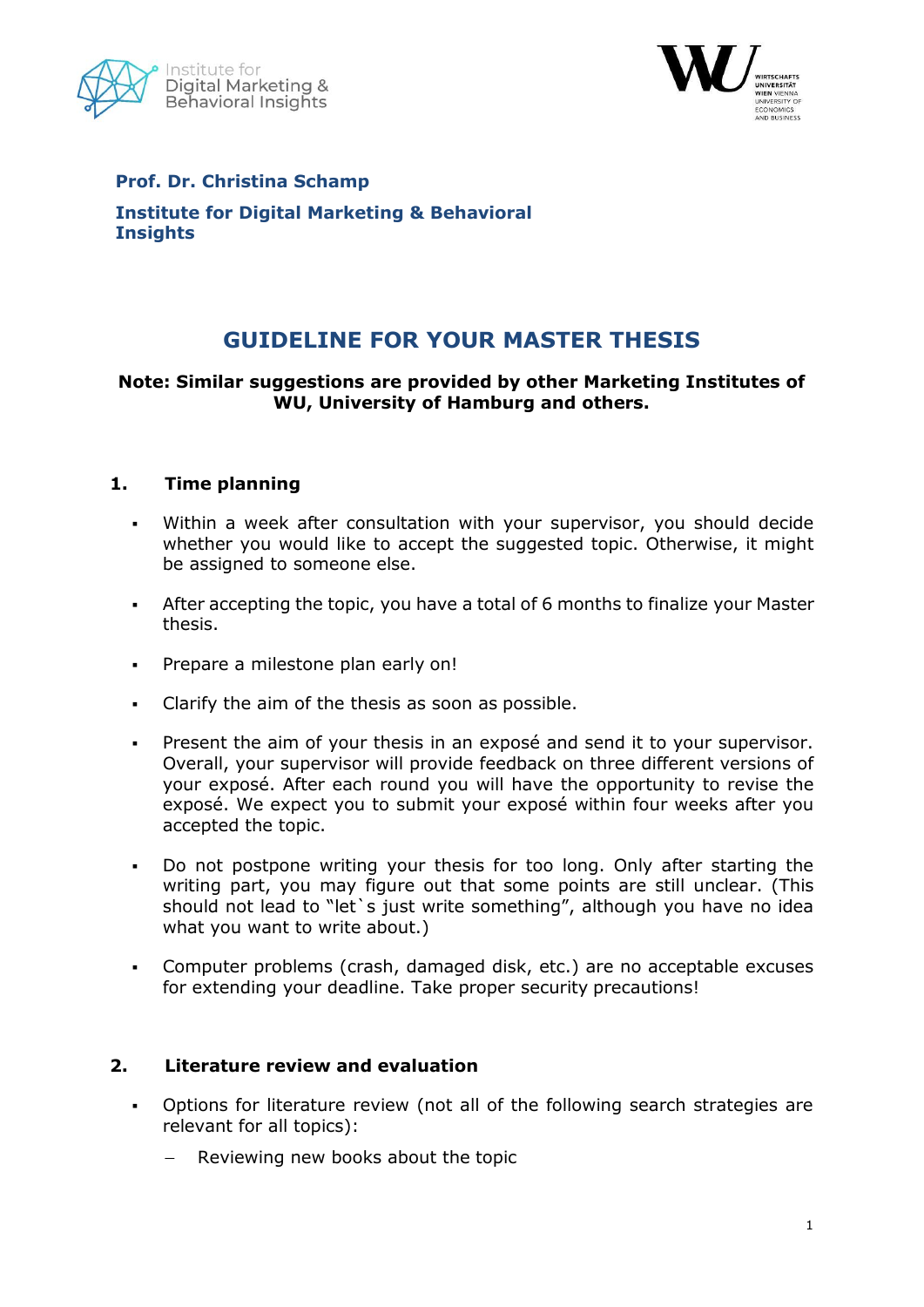



- Reviewing recent volumes of the most important journals: Management Science, Information Systems Research, Harvard Business Review, McKinsey Quarterly, Journal of Marketing, Journal of Marketing Research, Marketing Science, International Journal of Research in Marketing, ZfB, zfbf, DBW, Marketing ZFP, Business Information Systems Engineering (additional journals depending on the topic)
- Databases, e.g., EBSCO, JSTOR
- Cross references (therefore, look for recent articles first as the classics are cited everywhere)
- Important rule: First check the relevance of the article (introduction, figures and tables, conclusion), then include it.
- A hint regarding the latter: Start to think about the structure of your thesis early on. A good structure helps you to decide, which literature stream/article is important and which one is only marginally connected to your topic. Furthermore, you can easily identify items in your structure that are still not backed up by literature.
- Elementary rule: Do not trust anyone! Sources need to be evaluated, rather than accepting them without criticism. Even professors make mistakes sometimes.
- The literature provided by DMBI should help you to get started with the topic, no more than that! This literature is not necessarily the most im- portant source for your topic. Many topics that we announce are new to us as well! Very often, we would like to learn about a new topic through your thesis, so please keep that in mind. Therefore, we may not always know, which resources are the most important ones. So, consider the provided literature critically as well.
- The quality of your literature research will not be evaluated based on how many sources you have cited, but rather on whether you cited sources relevant to your topic, and if you provide a valid.
- Important sources must be read from the original. In adjacent fields, however, you can focus on the newest standard literature, e.g., on (a few and the newest) textbooks.
- Secondary citations are only allowed in very exceptional cases. This applies particularly to non-published sources (e.g., working papers): Only cite if you have really read it.
- If you literally "copy" from another source, it has to be marked as a quote. Correct citation shows scientific honesty. (In case of doubt, rather cite too much than too little.)
- Check whether a quote can still be interpreted in the right way when you take it out of the context and integrate it into your thesis.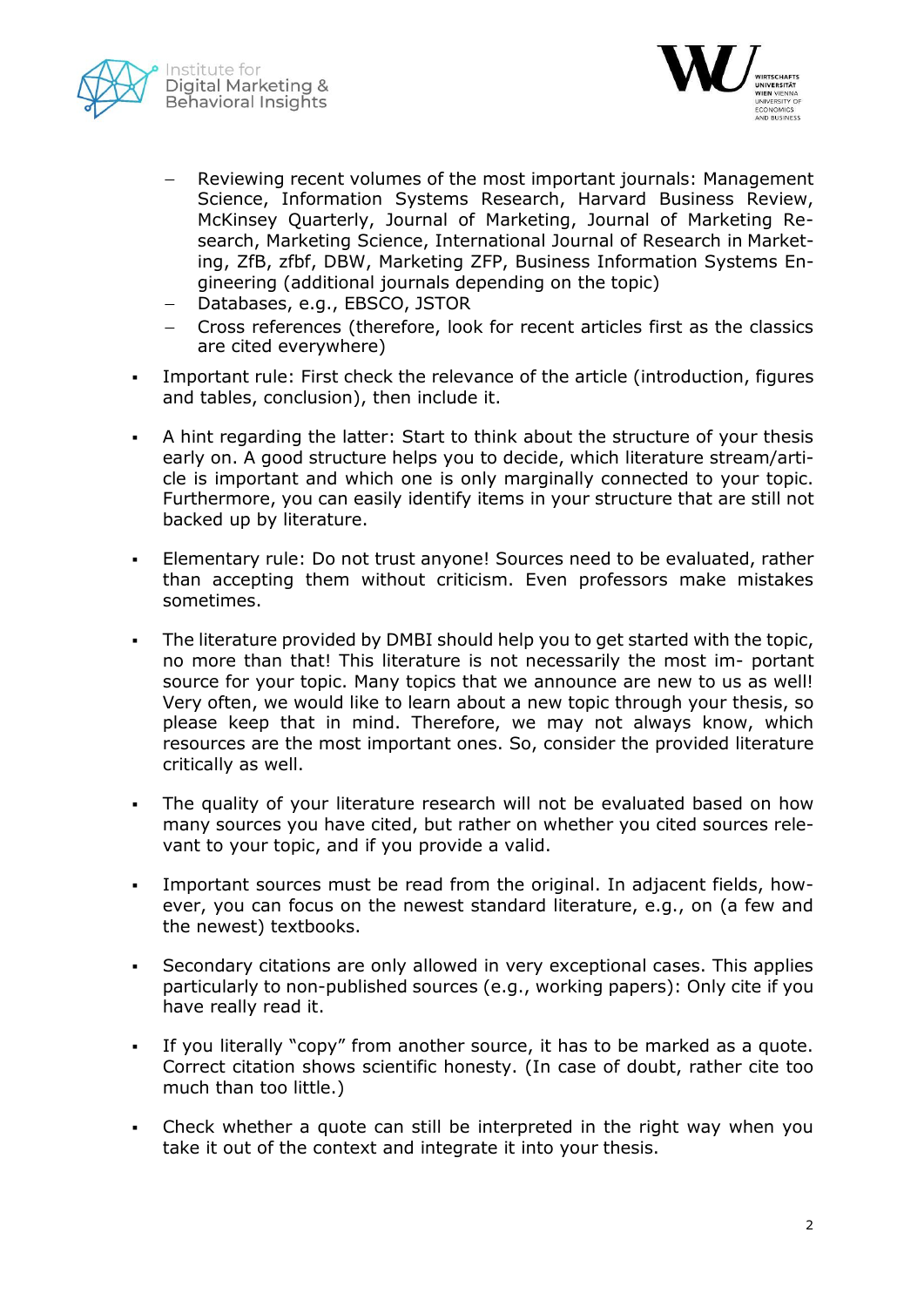



 At the heart of your literature review, present a concise taste of the most relevant papers. This table should be structured to allow a synthesis of the literature, highlighting similarities, differences, and the research gap you want to address with your research.

## **3. Content structure of the thesis**

- Of course, the structure of your thesis mainly depends on your topic. Therefore, only general hints are provided.
- The structure should be balanced. The length of a section should roughly reflect the importance of its content.
- (Sub-)Sections listed at the same level in the table of contents should have the same importance.
- The structure should not be too detailed. As a general rule of thumb, more than four structure levels are confusing.
- If a new section is introduced, at least two subsections should be covered. For instance: No 3.1.1 should not be used, if it is not followed by 3.1.2.
- Avoid wandering off the subject. Otherwise, you might leave the reader with the impression that the analyzed aspect did not fit into the structure. If an aspect does not fit into a structure, it is likely that (i) the structure is not appropriate or that (ii) the aspect is so unimportant that you can give up on it.
- The problem statement must answer the following questions:
	- What is the problem?
	- Why is it important?
	- Why is it not trivial to solve?
	- $-$  How do you want to contribute to solve it?

In essence, you need to answer the question: WHO can do WHAT better after reading your thesis? And HOW?

- In general, there is only little use in describing the historical development of a research problem.
- Select definitions based on whether they are suitable and necessary for your topic. (Of course, we expect you to use generally accepted definitions if they exist.) Definitions should be used to make clear what you are talking about in your thesis. It does not make any sense to list or discuss different variations of definitions used in the literature. Hint: After you finished writing your thesis, check whether you really used the initially presented definitions.
- Write the problem statement especially the aim of the thesis FIRST. Only then, target-oriented work is possible. Common mistake: A thesis covering irrelevant aspects. Hint: Really question whether a section/paragraph/sentence contributes to solving the initially stated research problem.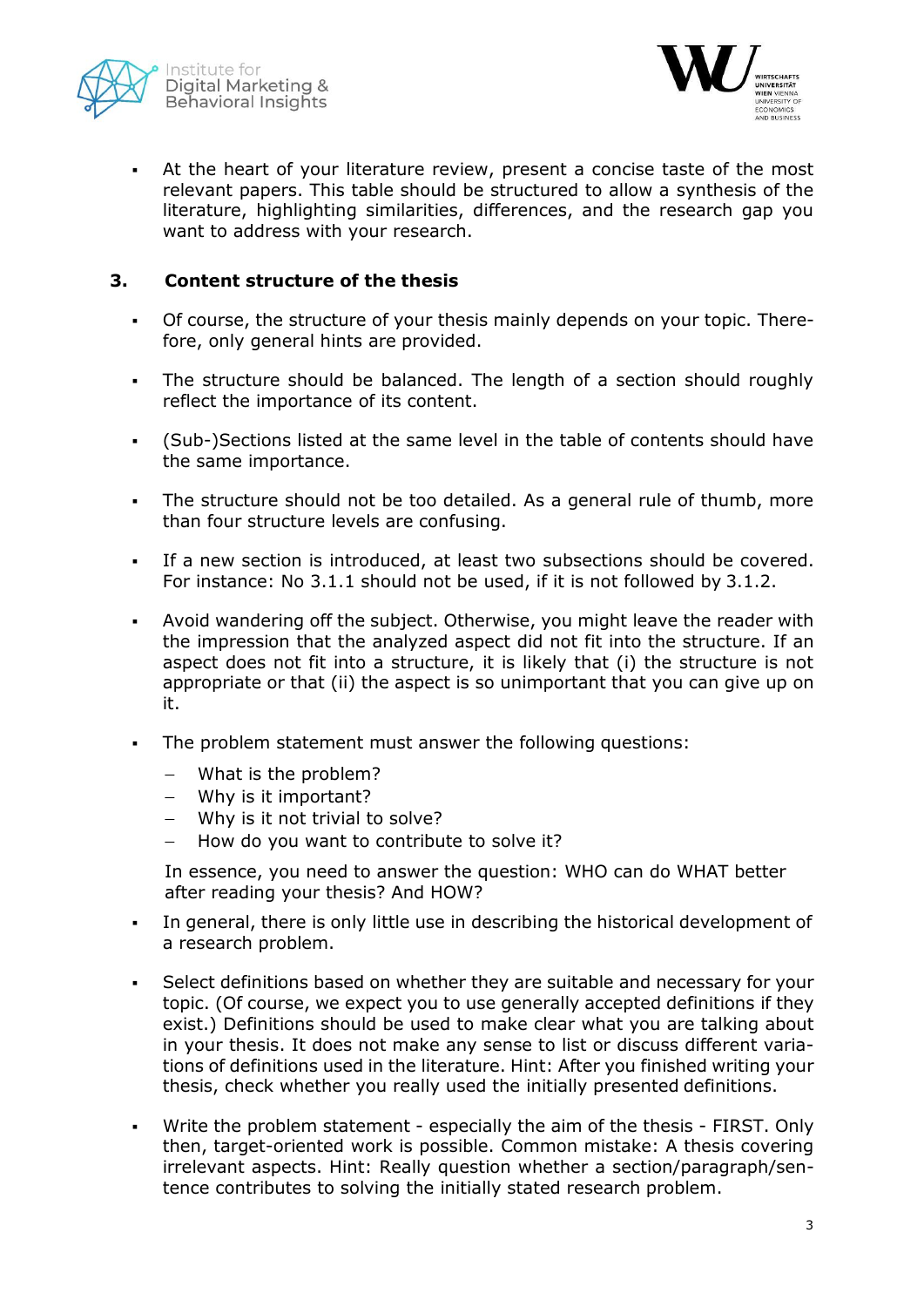



- In your conclusion (last section of every thesis), return to your problem statement. You need to give answers to the initially stated research question in this part of your thesis. In other words, in the conclusion, it has to become clear what the reader has learned throughout your thesis. Do not give philosophical outlook here. Once again, use this opportunity to make sure that all sections/paragraphs/sentences in your thesis are relevant. Question: Which sections contribute to present the findings in your conclusion?
- Three things that will help you to distinguish your thesis from other theses: Structure, structure and, once again, structure!
- Create tables and figures as often as possible. They are the best way to structure your thesis. Coming up with the figure or table first will inevitably help you to write the corresponding text later. Use a few figures and tables to structure your work, even though they might not make it into the final version of your thesis. In the thesis itself, you should use figures andtables because they make it easier for the reader to understand the material.
- In case you would like to provide an overview about different theories, models, methods or empirical studies in your thesis, categorize them first. Simply summarizing study after study or model after model is not useful at all.
- Categorizations should give a complete overview about different theories, methods, models, and studies in a field. In case of using only specific theories, methods, etc. and excluding others, you will need to point out that a selection has taken place (at least in a footnote). In addition, you need to make clear why those theories, methods, etc. were used and others excluded from further analysis.
- When evaluating different theories, methods, models, and studies, you will need to come up and develop criteria for evaluation in advance. Warning: For later evaluation, use only these criteria!
- When presenting different empirical studies, it usually does not make sense to present specific articles in great detail. It is often more useful to give an overview about different studies and establish how they relate to each other. In this case, tables are useful tools!
- When presenting different empirical studies, you need to analyze to what extent their results match or contradict each other.
- If results from different studies contradict each other, you will need to investigate how the difference can be explained. For instance, the method used can be one factor that could explain such differences. Please note that you do not need to come up with a general critique of different methods. Instead, you should try to analyze to what extent the studies differ in their methods used and whether or not these differences could explain thedivergence in the results.
- Hypotheses, anecdotal evidence from practitioners, and theoretical viewpoints are not equal to empirical results and should be treated with caution!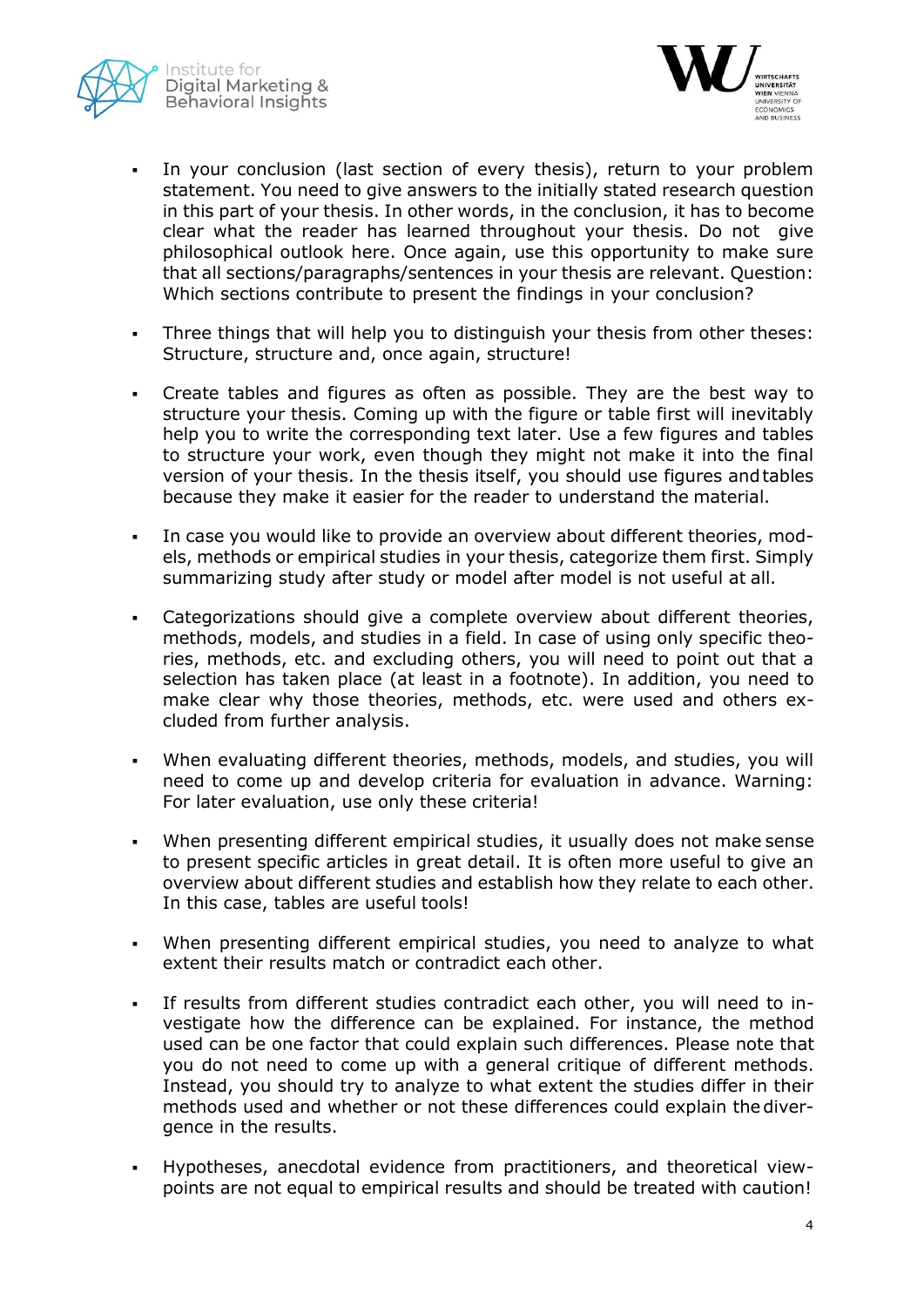



- Phrasing has to be clear-cut. It is not appropriate to write about "relevant" data, resources or drivers. Do not vaguely refer to "the studies".
- Avoid non-differentiated judgements. Always justify evaluations and assessments. Your own judgements have to be distinguished from statements of facts. (You can still judge, but please justify your judgements!)

## **4. Formal structure of the writing**

#### **4.1 Dimensions of the thesis**

- Maximum number of pages: 60-80 pages
- These include figures and tables, but not the opening page and table of contents.
- You can download a [template](http://www.wu.ac.at/fileadmin/wu/h/programs/master/marketing/style_guide_master_thesis.docx) for your thesis on the Master's program website.
- Space problems should not lead to moving important figures and tables to the appendix. Only information that is not important for understanding the text should be placed in the appendix. A figure or table that illustrates the context belongs to its appropriate place in the text.

#### **4.2 Referencing and citation**

- Please apply Chicago-styled referencing (Author-Date system).
- You can find more information about it here: [http://www.chicagomanu](http://www.chicagomanualofstyle.org/tools_citationguide.html)[alofstyle.org/tools\\_citationguide.html.](http://www.chicagomanualofstyle.org/tools_citationguide.html)
- Please use literal citations with care. Only make use of them if an author phrases facts especially concise. Otherwise, it easily gives the impression that you linked sources together but did not process them.
- Write literal citations in text between quotation marks and in a single line.
- Reproduce citations faithfully. Possible omissions are marked by consecutive points.
- In the list of references, articles are listed in alphabetical order. The programs ENDNOTE, Mendeley, Citavi, or others provide an easy way to manage cited articles.

#### **4.3 Figures and tables**

- Figures and tables have to be numbered consecutively. The title should provide information about its content.
- Figures and tables must be understandable. If necessary, add captions and comments.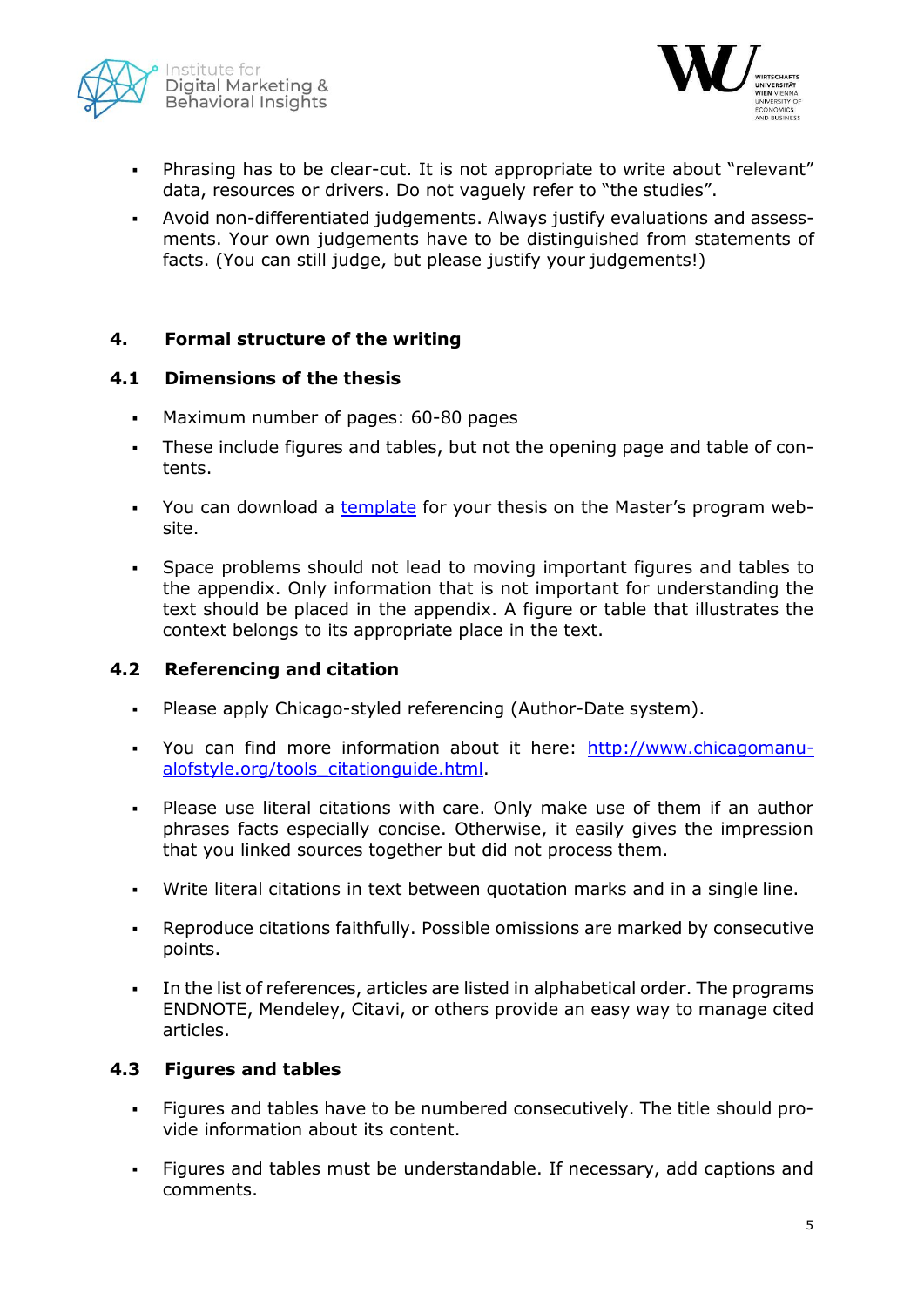



- References in tables and figures should be placed beneath the table/figure next to the word "Source:". If tables/figures are altered from the original, they have to be marked with "based on:"
- Tables/figures have to be arranged in a way such that they can be read without magnifying glass. Exclude a figure/table, which is not clearly legible.

## **4.4 Language**

- Rather trivial, but possibly still not self-evident: Grammar, spelling and punctuation errors stand out and may lead to a decrease in your grade.
- Write objectively and professionally. A scientific article is not a feuilleton.
- Choose meaningful headings. Your structure should follow a red thread.
- Don't call the introduction "Introduction", but find a meaningful title.
- Arabic numbers should be used for structuring  $(1, 1.1, 1.1.1, ...)$ .
- Avoid abbreviations. Abbreviations for commonly used phrases ("etc.", "e.g.", ...) are accepted. Only in exceptional cases, it makes sense to abbreviate often used adapted phrases.

#### **4.5 Terms**

Use terms as consistently as possible throughout your thesis. An "attribute" stays and "attribute", if it was named this way once. An "attribute" should not be renamed "characteristic", "variable", etc. later on.

#### **4.6 Models**

- Generally, models consist of objective functions, constraints, variables and parameters. Mark and explain the elements in your model distinctly. In addition, make clear which variables are your decision-making variables.
- Models are solved by algorithms, which provide optimal values of the decision-making variables. Sometimes, there is a possibility to present your algorithms separately from your model.
- Number every equation in your thesis. Additionally, make it clear what the indexes of your equations are referring to. For example:

(1) 
$$
S_{j,r} = c_{j,r} \cdot t_{j,r}^{b_r}
$$
 (j\in J, r\in R),